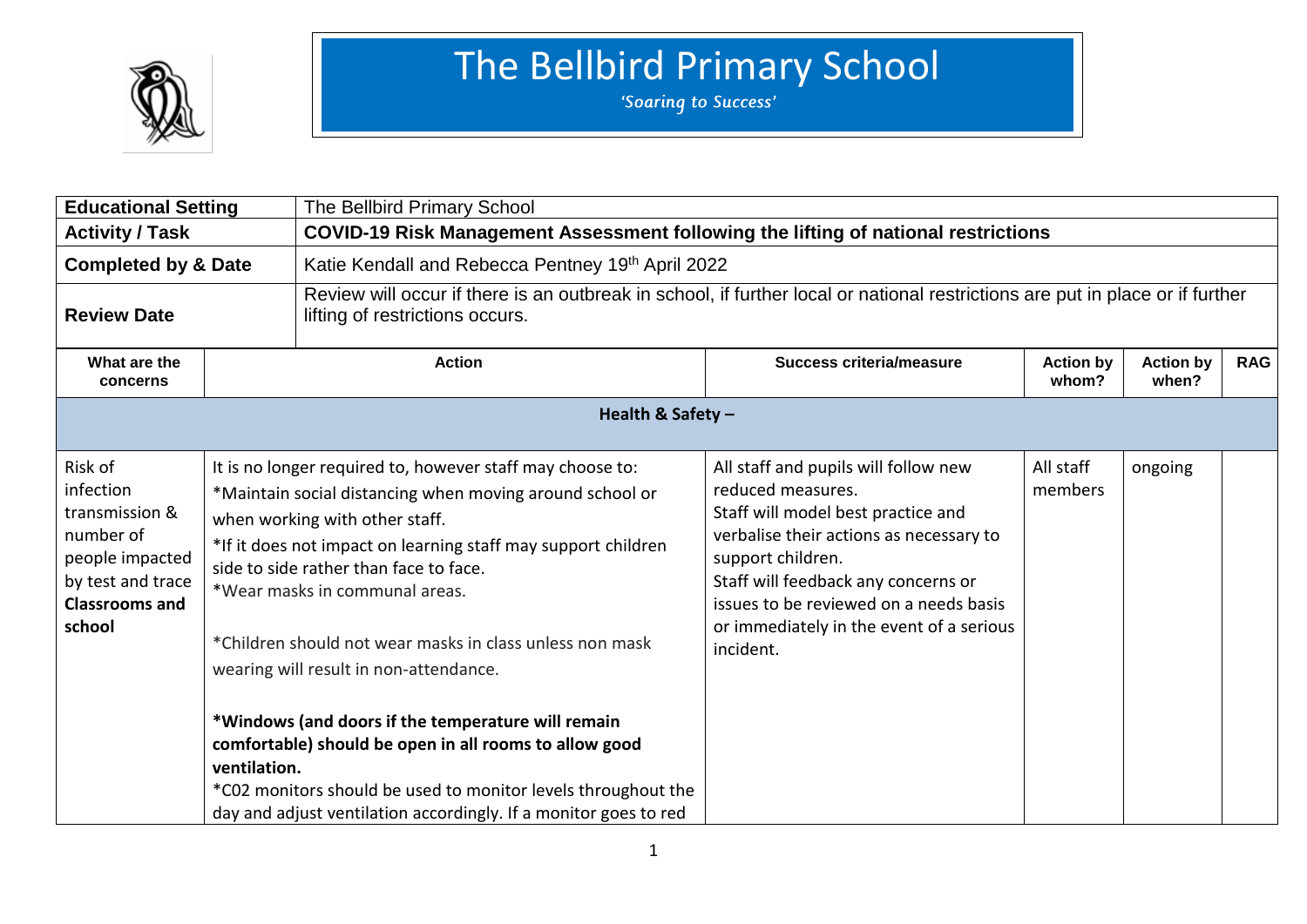

| What are the<br>concerns | <b>Action</b>                                                                                                                                                                                                                                                                                                                                                                                                                                                                                                                                                                                                                                                                                                                                                                                                                                                                                                                                                                                                                                          | <b>Success criteria/measure</b> | <b>Action by</b><br>whom? | <b>Action by</b><br>when? | <b>RAG</b> |
|--------------------------|--------------------------------------------------------------------------------------------------------------------------------------------------------------------------------------------------------------------------------------------------------------------------------------------------------------------------------------------------------------------------------------------------------------------------------------------------------------------------------------------------------------------------------------------------------------------------------------------------------------------------------------------------------------------------------------------------------------------------------------------------------------------------------------------------------------------------------------------------------------------------------------------------------------------------------------------------------------------------------------------------------------------------------------------------------|---------------------------------|---------------------------|---------------------------|------------|
|                          | 'poor' ventilation and opening windows and doors further does<br>not improve the situation a member of SLT should be called to<br>review.                                                                                                                                                                                                                                                                                                                                                                                                                                                                                                                                                                                                                                                                                                                                                                                                                                                                                                              |                                 |                           |                           |            |
|                          | *Should an outbreak occur in a class, year group or key stage<br>further ring fencing of groups would be assessed and<br>implemented on a needs basis in consultation with the Local<br>Authority.                                                                                                                                                                                                                                                                                                                                                                                                                                                                                                                                                                                                                                                                                                                                                                                                                                                     |                                 |                           |                           |            |
|                          | *Handwashing will continue before lunch and after and should<br>be encouraged as part of normal behaviour moving forward at<br>appropriate times (no longer as they come in to school). Extra<br>cleaning will no longer be required, the cleaning team will<br>continue to make sure the learning environment is cleaned<br>daily. Putting tissues straight into the bin and washing hands<br>after use if needed should also be encourage with the 'catch it,<br>kill it, bin it' approach.<br>*Staff meetings will return to being in person, we will use some<br>of the bigger classrooms to host them and ensure the spaces<br>are ventilated.<br>*Briefings will remain on zoom as this has worked well,<br>meaning staff can be in their classrooms getting on with setting<br>up for the day whilst waiting for the meeting to start. This also<br>avoids being too cramped in the staffroom for the time being.<br>*Assemblies will be face to face again and will run as whole<br>school and/or key stage events according to the day of the |                                 |                           |                           |            |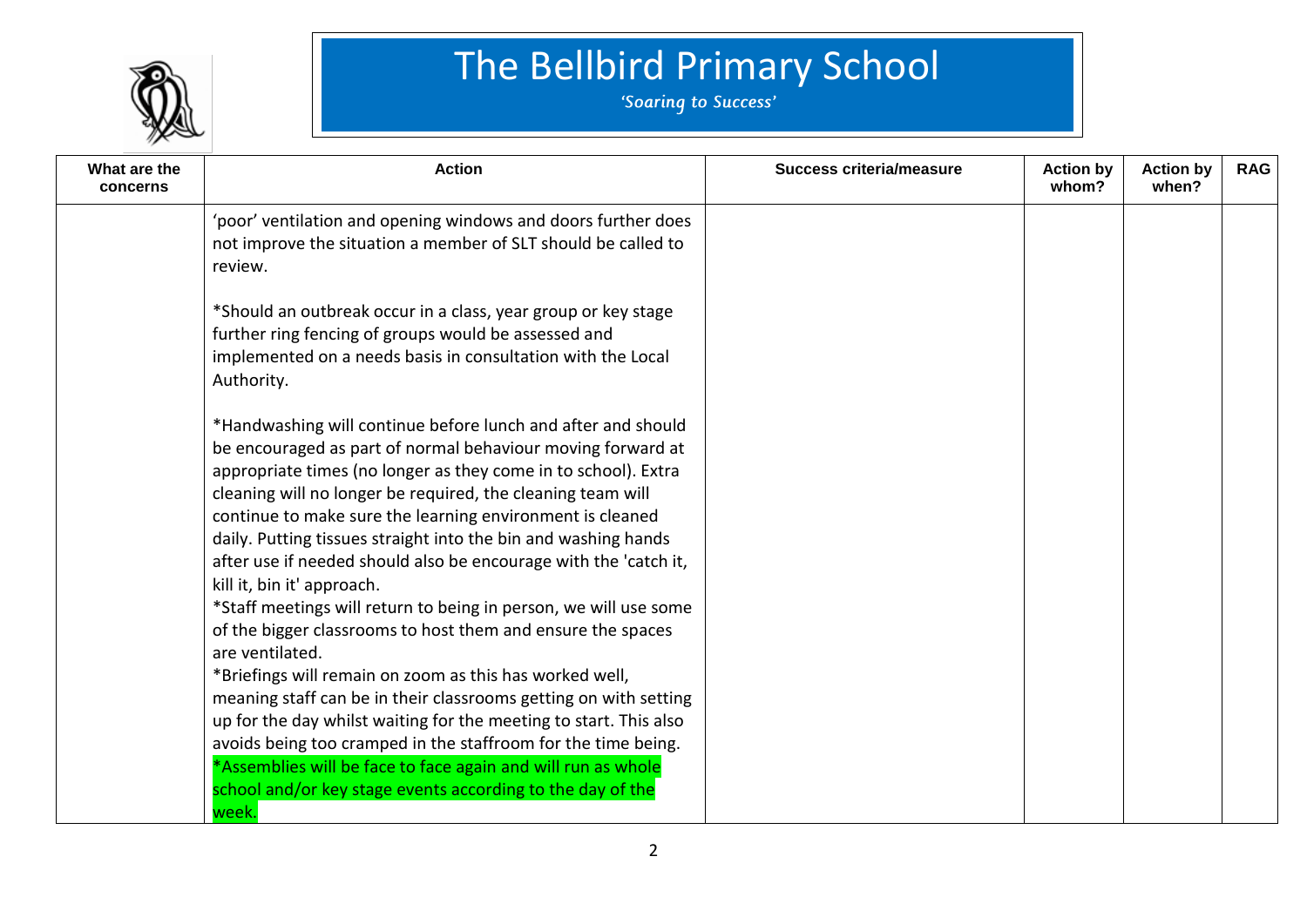

| What are the                                                                                | <b>Action</b>                                                                                                                                                                                                                                                                                                                                                                                                                                                                                                                                                                                                                                                                                                                                                                                                                                                                                                                                                                                                                                                                                          | <b>Success criteria/measure</b>                                                                             | <b>Action by</b>   | <b>Action by</b> | <b>RAG</b> |
|---------------------------------------------------------------------------------------------|--------------------------------------------------------------------------------------------------------------------------------------------------------------------------------------------------------------------------------------------------------------------------------------------------------------------------------------------------------------------------------------------------------------------------------------------------------------------------------------------------------------------------------------------------------------------------------------------------------------------------------------------------------------------------------------------------------------------------------------------------------------------------------------------------------------------------------------------------------------------------------------------------------------------------------------------------------------------------------------------------------------------------------------------------------------------------------------------------------|-------------------------------------------------------------------------------------------------------------|--------------------|------------------|------------|
| concerns                                                                                    |                                                                                                                                                                                                                                                                                                                                                                                                                                                                                                                                                                                                                                                                                                                                                                                                                                                                                                                                                                                                                                                                                                        |                                                                                                             | whom?              | when?            |            |
|                                                                                             | *Singing is allowed in all assemblies.<br>*Clubs can be held as long as agreed with SLT. Any Clubs will be<br>reviewed according to number of cases in schools.<br>*Any trips or visits will be reviewed on a case by case basis and<br>adapted accordingly.<br>*Premier Education have a separate risk assessment for their<br>wrap around provision but follow the school's risk assessment<br>in relation to communal areas of the school.<br>*Parents are able to return to school. Events will be planned on<br>a case by case basis.<br>*Parent meetings can take place. An agreement should be<br>made between all present as to whether masks will or won't be<br>worn. If an agreement cannot be reached, the meeting will be<br>virtual.<br>*Parent volunteers are allowed in school following the risk<br>assessment, they no longer need to wear masks but may<br>choose to do so as per the risk assessment in communal spaces.<br>*School staff will ensure they have safely stored their face<br>covering when they have worn it or dispose of it safely if they<br>choose to wear one. |                                                                                                             |                    |                  |            |
| Risk of<br>infection<br>transmission &<br>number of<br>people impacted<br>by test and trace | *The school has a suitable supply of soap and access to warm<br>water for washing hands as well as hand sanitizer.<br>*Appropriate controls are in place to ensure the suitable<br>washing or sanitising of pupil's hands before and after lunch<br>and at other appropriate points in the day as needed.                                                                                                                                                                                                                                                                                                                                                                                                                                                                                                                                                                                                                                                                                                                                                                                              | Regular monitoring of cleaning supplies<br>and further orders to be made using<br>suppliers suggested by LA | DB/AF<br>All staff | ongoing          |            |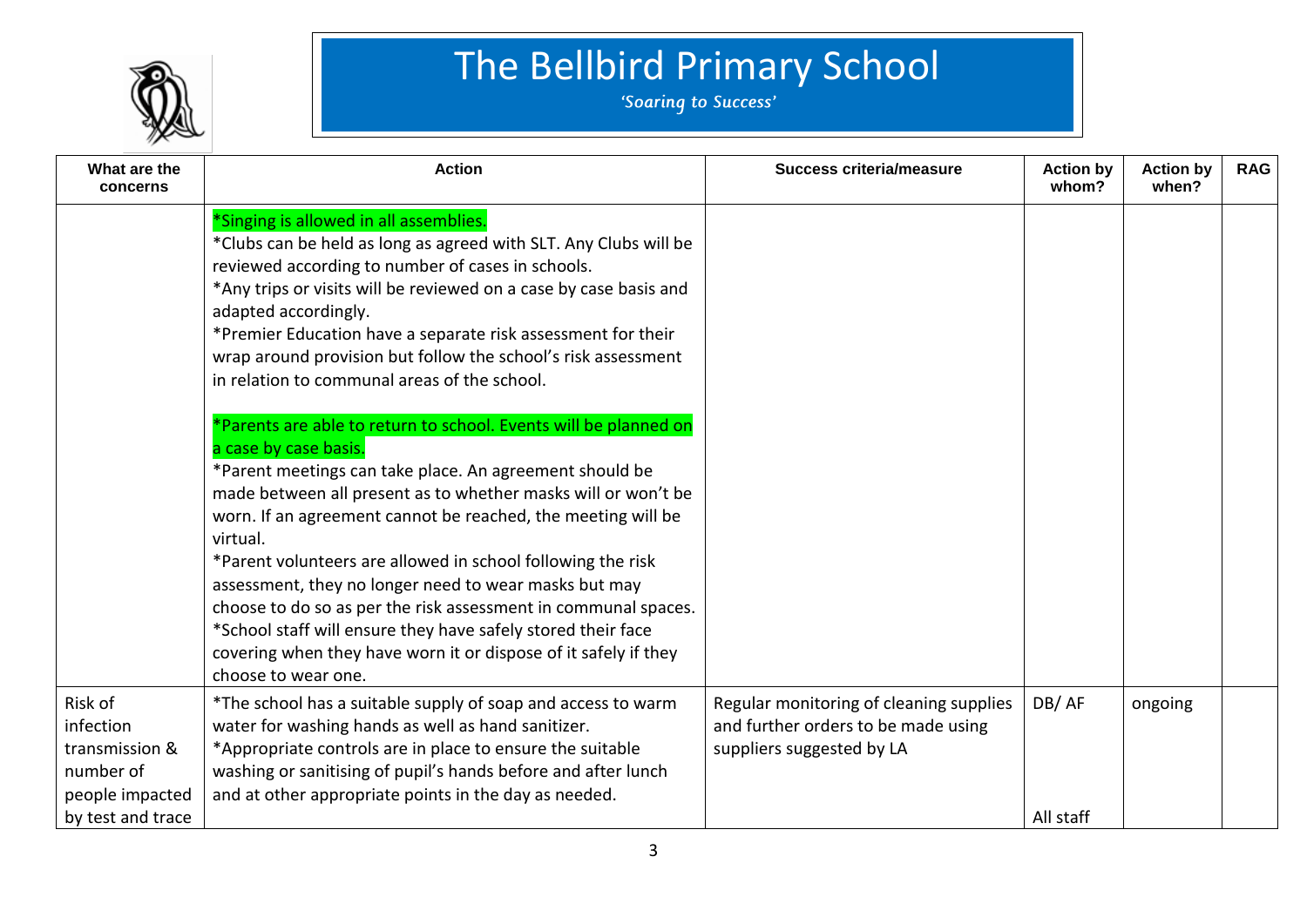

| What are the<br>concerns                                                                                   | <b>Action</b>                                                                                                                                                                                                                                                                                                                                                                                                                   | <b>Success criteria/measure</b>                                                                                                                                                                                                                                                                                                                                                                                               | <b>Action by</b><br>whom?                        | <b>Action by</b><br>when?                                                               | <b>RAG</b> |
|------------------------------------------------------------------------------------------------------------|---------------------------------------------------------------------------------------------------------------------------------------------------------------------------------------------------------------------------------------------------------------------------------------------------------------------------------------------------------------------------------------------------------------------------------|-------------------------------------------------------------------------------------------------------------------------------------------------------------------------------------------------------------------------------------------------------------------------------------------------------------------------------------------------------------------------------------------------------------------------------|--------------------------------------------------|-----------------------------------------------------------------------------------------|------------|
| <b>Hygiene &amp;</b><br><b>Cleaning</b>                                                                    | *Wash your hands with soap and water often - do this for at<br>least 20 seconds.<br>*Use hand sanitiser gel if soap and water are not available.<br>*Cover mouth and nose with a tissue or a sleeve (not hands)<br>when you cough or sneeze. Use the catch it, kill it bin it<br>approach.<br>*Put used tissues in the bin immediately and wash your hands<br>afterwards.<br>*Classrooms cleaned daily by school cleaning team. |                                                                                                                                                                                                                                                                                                                                                                                                                               |                                                  |                                                                                         |            |
| Risk of<br>infection<br>transmission to<br>CEV and CV<br>pupils                                            | *Where necessary staff are fit tested for PPE to support CEV<br>pupils.                                                                                                                                                                                                                                                                                                                                                         | Risk assessments are reviewed with the<br>appropriate team from school and<br>health in the event of a tier change, a<br>lockdown or at the request of the<br>member of staff or the school due to a<br>perceived or actual change in risk (due<br>to personal health reasons or the<br>pandemic).<br>If agreement cannot be reached or it is<br>deemed necessary an OH appointment<br>will be sought to seek further advice. | SENCo, Slt<br>where<br>needed,<br>Health<br>team | As<br>appropriat<br>e<br>according<br>to level of<br>need of<br>pupil and<br>case rates |            |
| Risk of<br>infection<br>transmission &<br>number of<br>people impacted<br>by test and trace<br>Contractors | *Contractors can work on school site as needed and within<br>standard health and safety guidance.                                                                                                                                                                                                                                                                                                                               |                                                                                                                                                                                                                                                                                                                                                                                                                               | DB and<br>office<br>team                         | ongoing                                                                                 |            |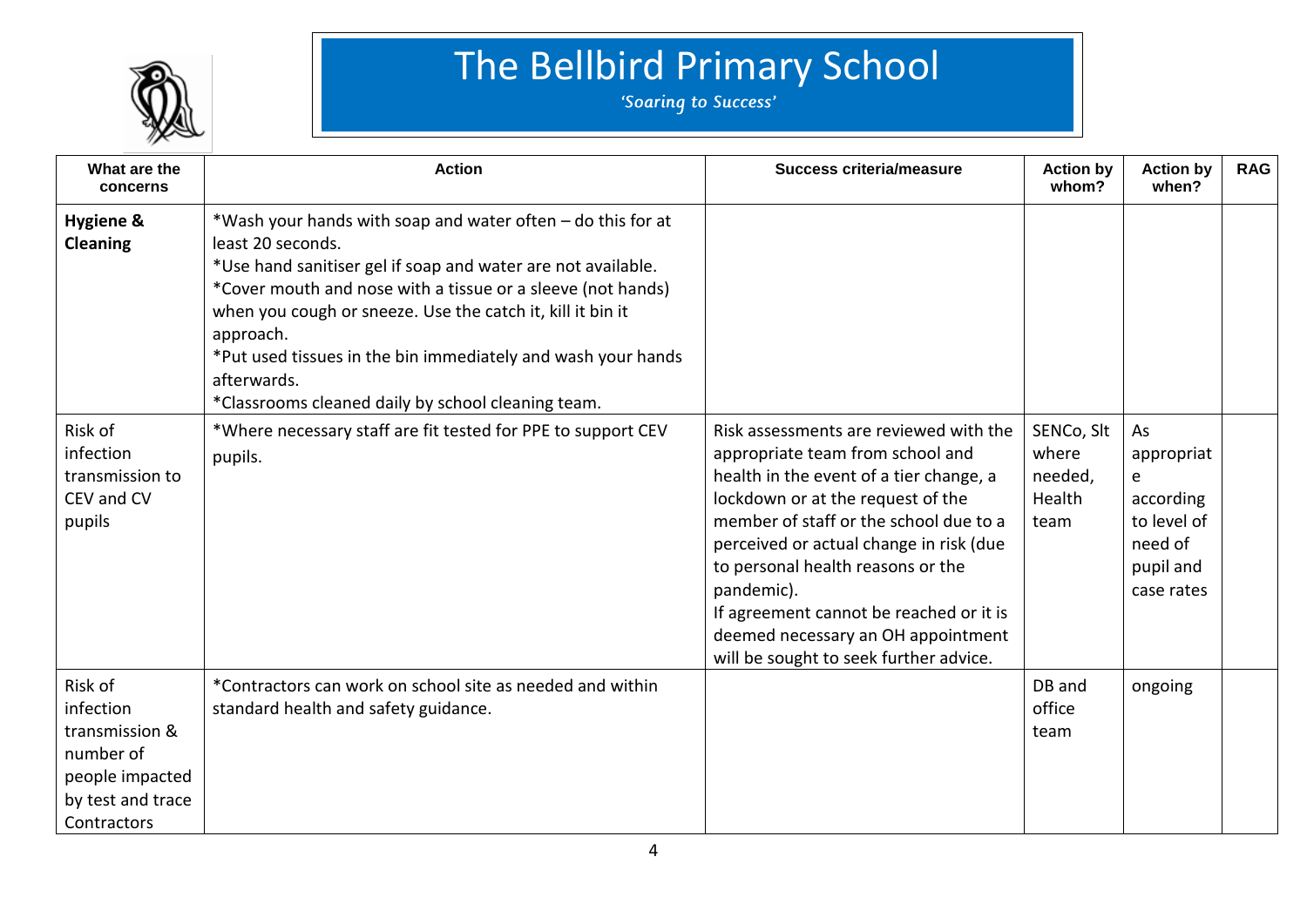

| What are the<br>concerns                                 | <b>Action</b>                                                                                                                                                                                                                                                            | <b>Success criteria/measure</b>                                                                                                                                                                                                                                                                                                                                                                                                                                                                              | <b>Action by</b><br>whom?                 | <b>Action by</b><br>when?    | <b>RAG</b> |  |
|----------------------------------------------------------|--------------------------------------------------------------------------------------------------------------------------------------------------------------------------------------------------------------------------------------------------------------------------|--------------------------------------------------------------------------------------------------------------------------------------------------------------------------------------------------------------------------------------------------------------------------------------------------------------------------------------------------------------------------------------------------------------------------------------------------------------------------------------------------------------|-------------------------------------------|------------------------------|------------|--|
| Property<br>Compliance                                   | *The school has ensured that relevant property statutory<br>compliance checks have been completed and records updated.<br>*Daily and weekly checks have been reinstated and pre-<br>opening checklist completed.                                                         | All serious property concerns have<br>been raised with the schools Property<br>Management Adviser and appropriate<br>steps are in place to ensure the safety<br>of all building occupants.                                                                                                                                                                                                                                                                                                                   | DB                                        | ongoing                      |            |  |
| When is Personal<br>Protective<br>Equipment<br>necessary | *Where close proximity working with a suspected covid case.<br>*Intimate care.<br>*Re-usable PPE should be thoroughly cleaned after use and not<br>shared between staff.<br>*If PPE is running low it should be reported to DB/LT for re-<br>ordering.                   | Vomit visors and masks are available<br>for use.<br>Packs of PPE put in Reception<br>classrooms in case of toileting accidents                                                                                                                                                                                                                                                                                                                                                                               | DB/LT                                     | March 8th<br>2021<br>ongoing |            |  |
| Staff absence<br>due to invoking<br>section 44           | *Meeting with the member of staff to discuss the areas of<br>specific concern.<br>*Review of the whole school risk assessment in relation to<br>DfE/LA and PHE guidance in light of the above and signposting<br>to where the school is already adequately meeting need. | Meeting takes place with member of<br>staff to identify and clarify concerns.<br>Risk assessment is reviewed with the<br>member of staff in the event of a tier<br>change, a lockdown or at the request of<br>the member of staff or the school due<br>to a perceived or actual change in risk<br>(due to personal health reasons or the<br>pandemic). If agreement cannot be<br>reached or it is deemed necessary HR<br>will be contacted to seek further advice<br>and an OH appointment may be<br>sought. | SLT and<br>identified<br>staff<br>members | If need<br>arises            |            |  |
| <b>Staffing and pupils</b>                               |                                                                                                                                                                                                                                                                          |                                                                                                                                                                                                                                                                                                                                                                                                                                                                                                              |                                           |                              |            |  |
|                                                          |                                                                                                                                                                                                                                                                          |                                                                                                                                                                                                                                                                                                                                                                                                                                                                                                              |                                           |                              |            |  |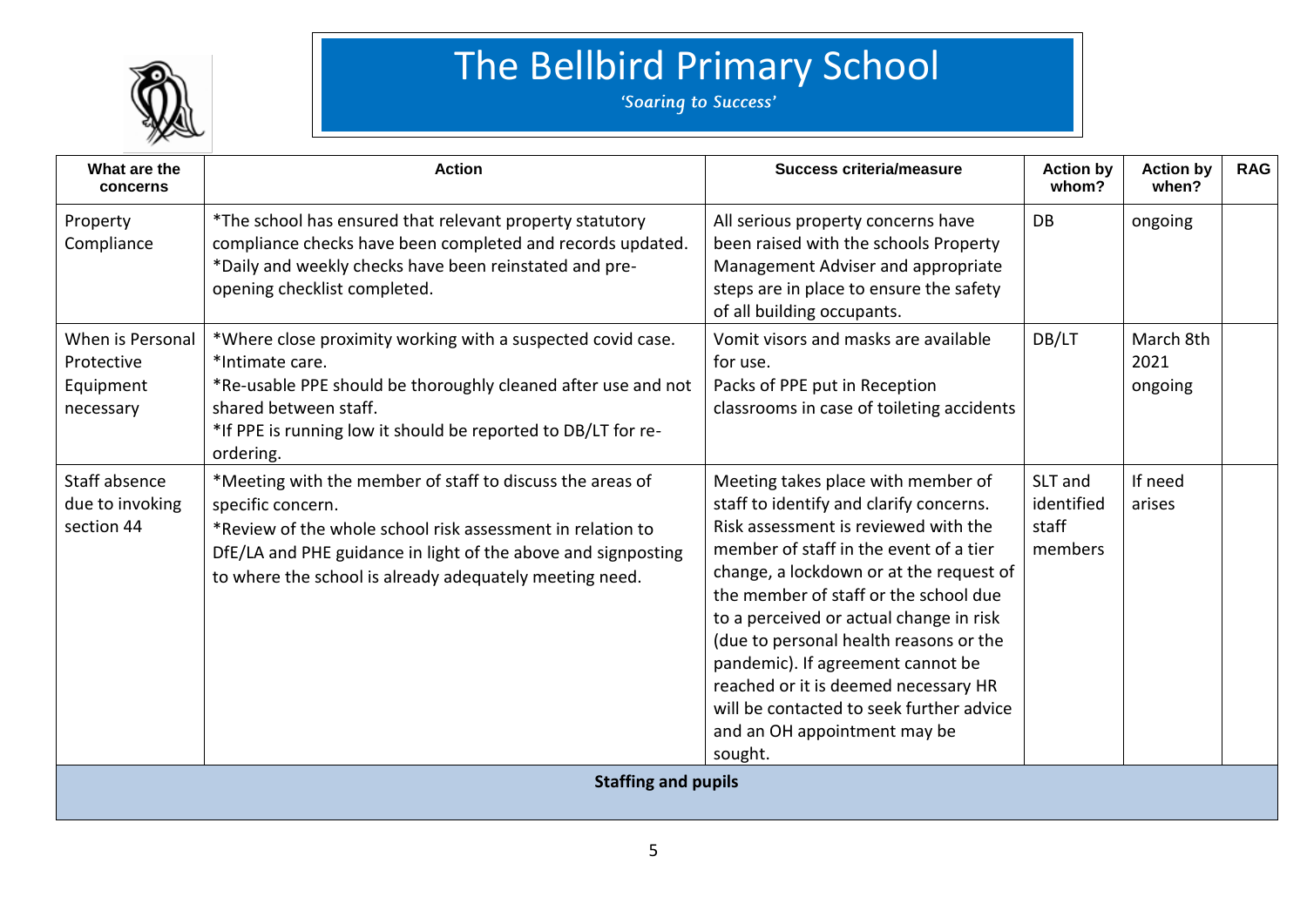

| What are the<br>concerns                                                                                                                                                                                    | <b>Action</b>                                                                                                                                                                                                                                                                                                                                                                                                                                                                                                                                                                                                                                                                                                                                                                                                                                                                                                                                                                                                                                                                                                                                                     | <b>Success criteria/measure</b>                                                                                      | <b>Action by</b><br>whom?         | <b>Action by</b><br>when? | <b>RAG</b> |
|-------------------------------------------------------------------------------------------------------------------------------------------------------------------------------------------------------------|-------------------------------------------------------------------------------------------------------------------------------------------------------------------------------------------------------------------------------------------------------------------------------------------------------------------------------------------------------------------------------------------------------------------------------------------------------------------------------------------------------------------------------------------------------------------------------------------------------------------------------------------------------------------------------------------------------------------------------------------------------------------------------------------------------------------------------------------------------------------------------------------------------------------------------------------------------------------------------------------------------------------------------------------------------------------------------------------------------------------------------------------------------------------|----------------------------------------------------------------------------------------------------------------------|-----------------------------------|---------------------------|------------|
| Risk of<br>infection<br>transmission &<br>number of<br>people impacted<br>by test and trace<br><b>Lateral flow</b><br>testing to<br>identify<br>potential<br>asymptomatic<br>covid carrying<br>school staff | *There is no longer a requirement to test twice weekly and we<br>will not be able to give further tests moving forward as we<br>aren't able to order anymore. Remaining tests are being<br>distributed. Staff can, until April, order tests individually at no<br>cost. Staff can choose to keep regularly testing but this is not a<br>requirement.<br>*Should any member of staff or pupil contract covid, they<br>should isolate for at least 5 days with the date of onset of<br>symptoms or from the day of your test being day 0. If they have<br>a negative test result on day 5 and 6, they can return to school<br>on day 6. If not they can return as so they have two consecutive<br>negative tests or after day 10, whichever comes first. This will<br>continue to be the same for any children who<br>contract covid and a letter has been sent to parents explaining<br>this.<br>*Should a child or adult who has tested positive and is thought<br>to be infectious still try to attend school, school may, if they<br>have sufficient evidence (e.g. symptoms) refuse entry from a<br>health and safety point of view to protect staff and other | *Infection rate remains low.<br>*Staff and parents adhere to<br>supporting isolation when symptomatic<br>and unwell. | SLT and all<br>staff in<br>school | Ongoing                   |            |
|                                                                                                                                                                                                             | children.                                                                                                                                                                                                                                                                                                                                                                                                                                                                                                                                                                                                                                                                                                                                                                                                                                                                                                                                                                                                                                                                                                                                                         |                                                                                                                      |                                   |                           |            |
| Risk of<br>infection<br>transmission &<br>number of<br>people impacted<br>by test and trace                                                                                                                 | * Staffroom and toilets are now available for all staff use.<br>The staffroom will be well ventilated and staff are asked to<br>respect other's wishes to socially distance and wear a mask<br>where they choose to.<br>*All staff to be responsible for washing hands and maintaining<br>their own good hygiene.<br>*Parents and other school visitors to use visitor toilet.                                                                                                                                                                                                                                                                                                                                                                                                                                                                                                                                                                                                                                                                                                                                                                                    | Staff feel able to make their own<br>choices in communal spaces.                                                     | All                               | ongoing                   |            |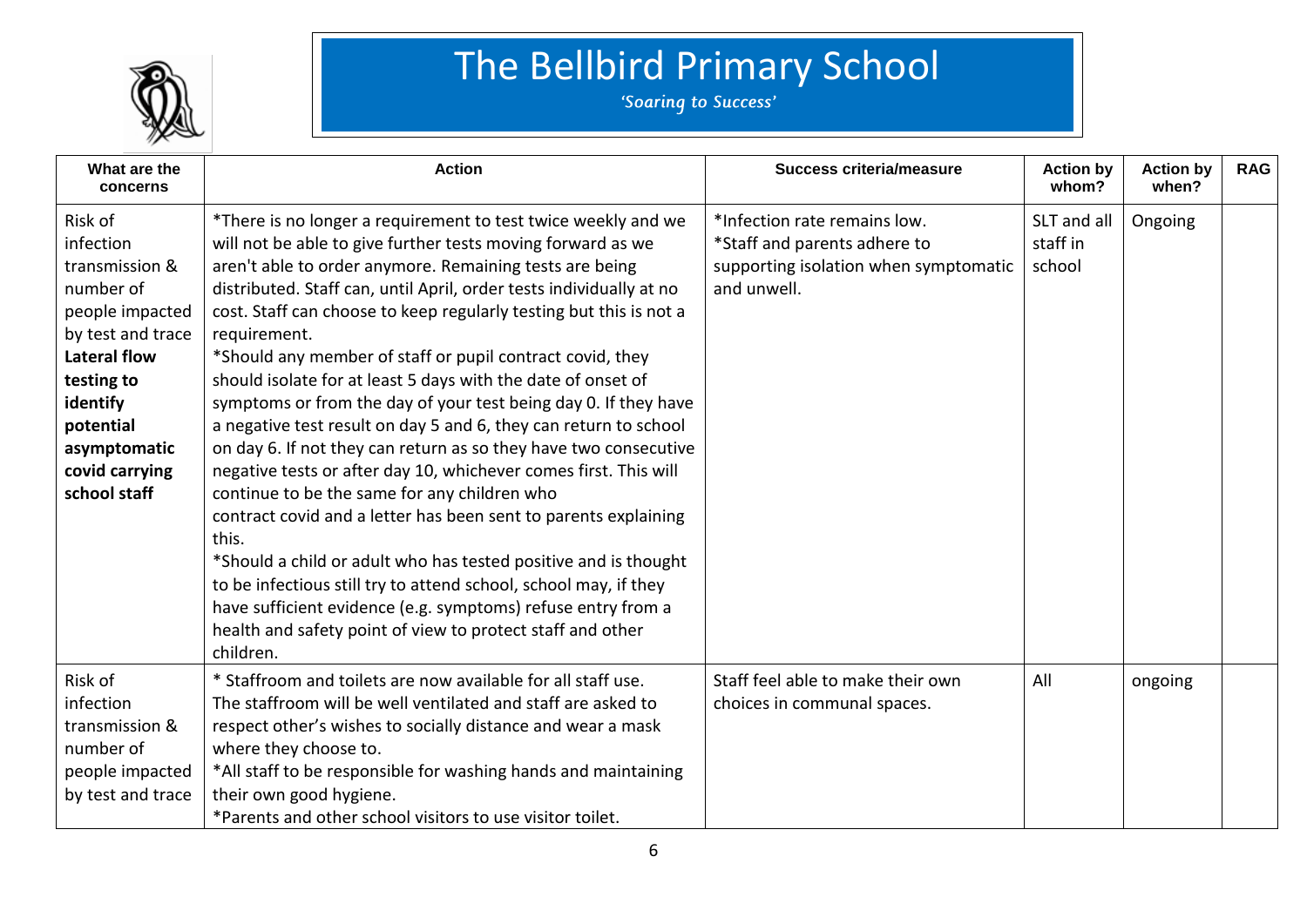

| What are the<br>concerns                                                                                 | <b>Action</b>                                                                                                                                                                                                                                                                                                                                   | <b>Success criteria/measure</b>                                                                                      | <b>Action by</b><br>whom?      | <b>Action by</b><br>when? | <b>RAG</b> |
|----------------------------------------------------------------------------------------------------------|-------------------------------------------------------------------------------------------------------------------------------------------------------------------------------------------------------------------------------------------------------------------------------------------------------------------------------------------------|----------------------------------------------------------------------------------------------------------------------|--------------------------------|---------------------------|------------|
| <b>School</b><br><b>Staffroom</b>                                                                        |                                                                                                                                                                                                                                                                                                                                                 |                                                                                                                      |                                |                           |            |
| Risk of<br>infection<br>transmission &<br>number of<br>people impacted<br>by test and trace<br><b>PE</b> | *Children continue to come to school in PE clothes to maximize<br>PE teaching time. This update and the PE kit requirement has<br>been sent out in a newsletter prior to the Easter break.<br>*PE is outdoor where possible and when in the hall, windows<br>and doors are opened for ventilation as long as the<br>temperature is comfortable. | P.E kit is worn to school on P.E. days.<br>All pupils are able to participate fully in<br>P.E.                       | All staff<br>Parents<br>Pupils | ongoing                   |            |
|                                                                                                          | Governance                                                                                                                                                                                                                                                                                                                                      |                                                                                                                      |                                |                           |            |
| Governor<br>support                                                                                      | *Governors visits will continue to be remote unless there is a<br>clear and justifiable reason to hold it in person (e.g.<br>safeguarding).<br>To be reviewed with Governors prior to next FGB.                                                                                                                                                 | Risk assessment reviewed at FGB and<br>shared on school website.                                                     | Chair of<br>Govs/HT            | Ongoing                   |            |
| <b>Parent communication and Safeguarding</b>                                                             |                                                                                                                                                                                                                                                                                                                                                 |                                                                                                                      |                                |                           |            |
| Parents unsure<br>of current<br>guidance and<br>how to behave                                            | *Parent information on drop off and pick up was shared prior<br>to the start of the school year.<br>*Clear communication with parents of updates to rules within<br>school.                                                                                                                                                                     | Parents are behaving in line with risk<br>assessment and exercising their right to<br>choose regarding mask wearing. | All                            | Ongoing                   |            |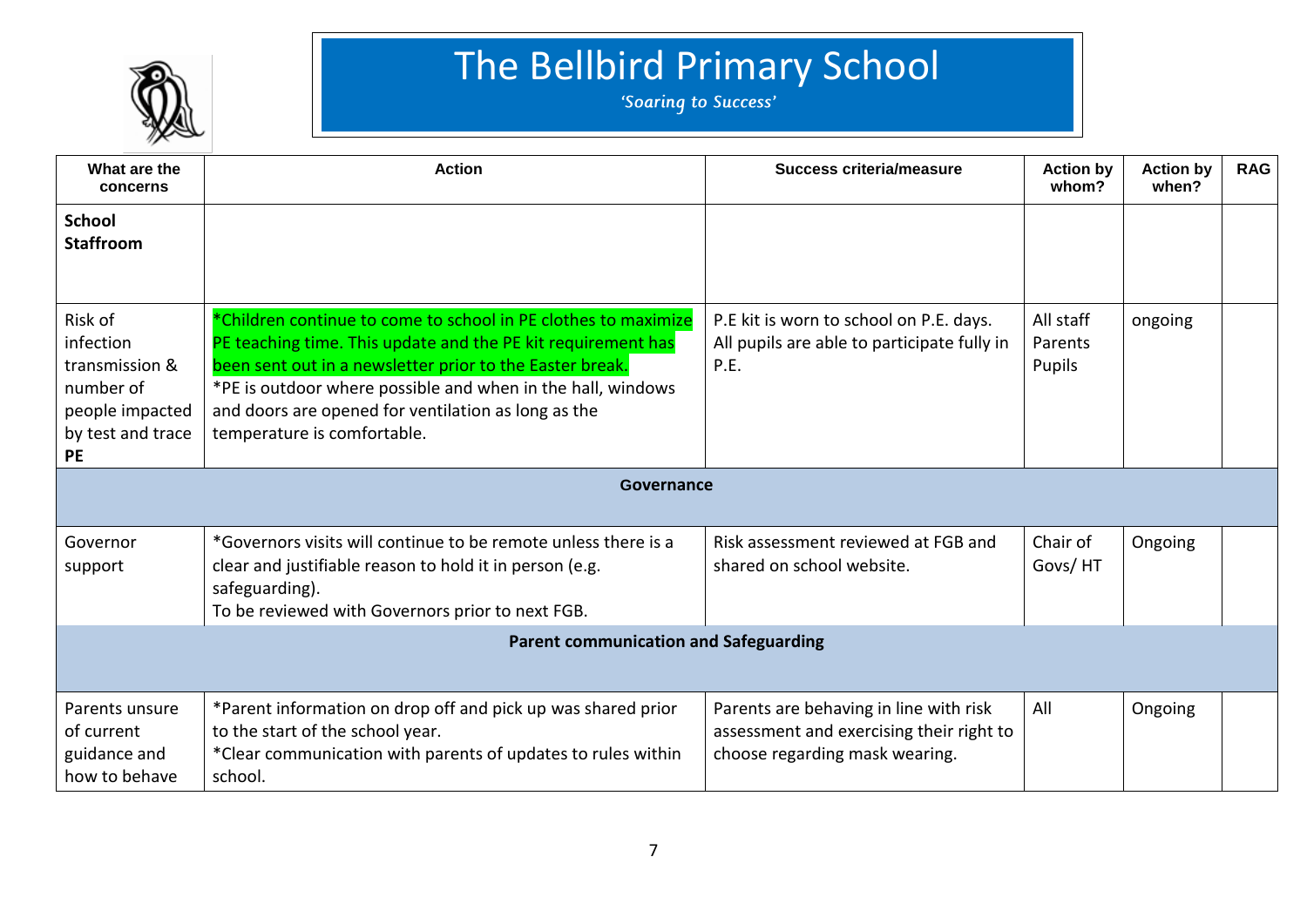

### The Bellbird Primary School<br>
Soaring to Success'

| What are the<br>concerns                | <b>Action</b>                                                                                                                                                                                                                                                                                                                                                                                                                                                                                    | Success criteria/measure                                                                                                                   | <b>Action by</b><br>whom? | <b>Action by</b><br>when? | <b>RAG</b> |
|-----------------------------------------|--------------------------------------------------------------------------------------------------------------------------------------------------------------------------------------------------------------------------------------------------------------------------------------------------------------------------------------------------------------------------------------------------------------------------------------------------------------------------------------------------|--------------------------------------------------------------------------------------------------------------------------------------------|---------------------------|---------------------------|------------|
|                                         | *Any ongoing changes around positive cases and general<br>updates communicated with parents using school comms as<br>appropriate.                                                                                                                                                                                                                                                                                                                                                                |                                                                                                                                            |                           |                           |            |
| Pupil has<br>symptoms of<br><b>CV19</b> | *Parents are clear that a child should not come to school if they<br>have any of the symptoms:<br>Persistent cough<br>$\bullet$<br>Temperature<br>$\bullet$<br>Anosmia (loss of ability to smell)<br>$\bullet$<br>*If a child develops any of the symptoms throughout the school<br>day parents will be asked to make arrangements for child to be<br>picked up as soon as possible.<br>*Adults and children can continue to undertake LFT tests at<br>home if they choose to and have supplies. | Parents are following guidance and<br>school need to send home due to these<br>symptoms is not significant/impacting<br>on smooth running. | Parents                   | ongoing                   |            |
| Attendance                              | *Codes used in line with DfE updates.<br>*X code for covid related absence awaiting result and non-<br>statutory school age non-attendance.<br>*Absence reported and followed up on as per normal<br>procedures and policy.<br>*Continue to track non covid related attendance as normal and<br>liase with EWO as needed.                                                                                                                                                                        | Attendance documents are completed<br>correctly and promptly, including inset<br>days.                                                     | All staff                 | ongoing                   |            |

*Where the document states 'ongoing' this measure will be in place until either; the pandemic is declared over and government and DfE guidance is lifted and/or risk assessment review changes the practice or policy based on new evidence.*

*The risk assessment in full, is subject to termly review unless there are events which mean it should be reviewed more promptly.*